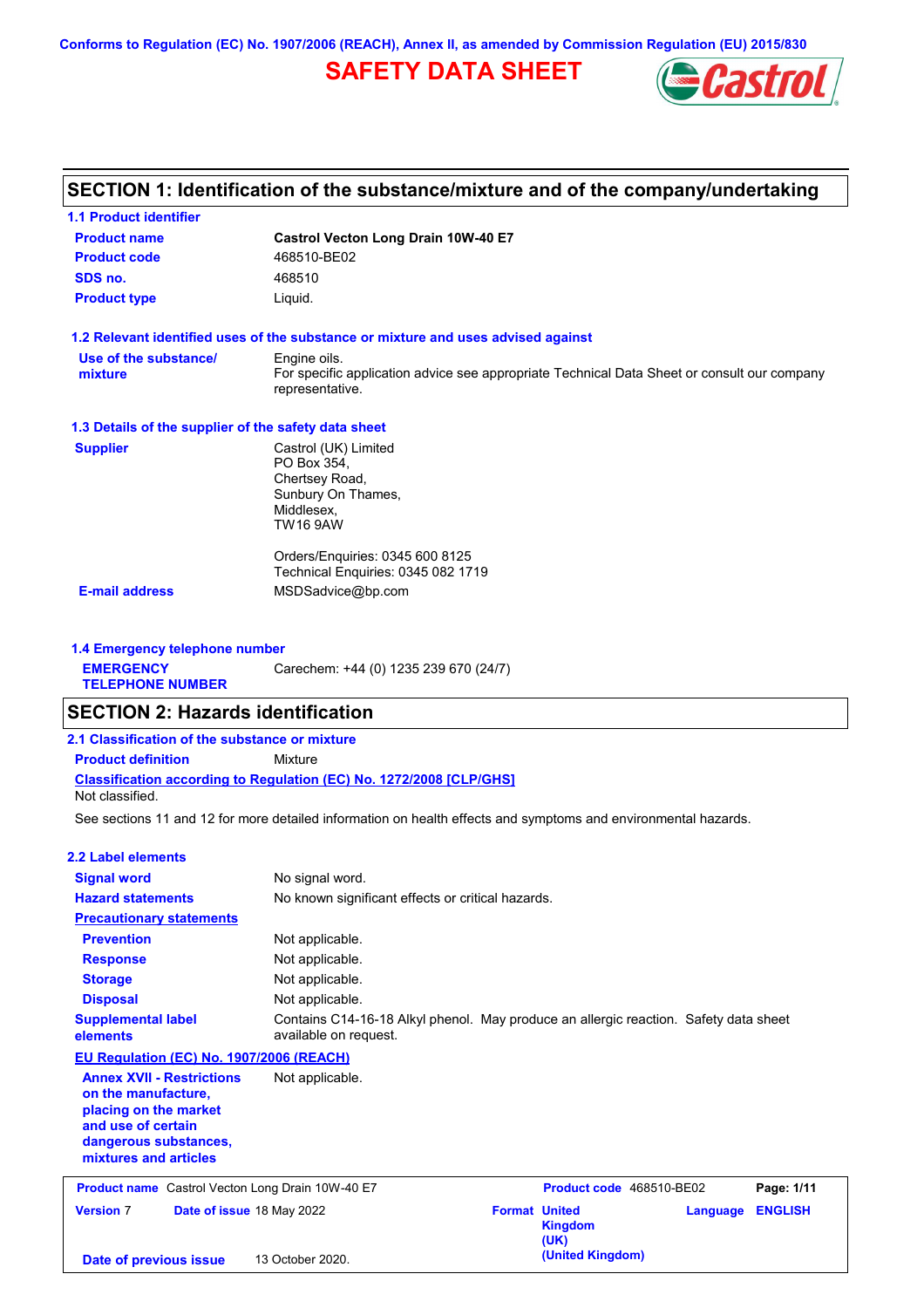# **SECTION 2: Hazards identification**

| Special packaging requirements                                                                                           |                                                                                                                                                                                                                                                                                                                                                                        |
|--------------------------------------------------------------------------------------------------------------------------|------------------------------------------------------------------------------------------------------------------------------------------------------------------------------------------------------------------------------------------------------------------------------------------------------------------------------------------------------------------------|
| <b>Containers to be fitted</b><br>with child-resistant<br>fastenings                                                     | Not applicable.                                                                                                                                                                                                                                                                                                                                                        |
| <b>Tactile warning of danger</b>                                                                                         | Not applicable.                                                                                                                                                                                                                                                                                                                                                        |
| 2.3 Other hazards                                                                                                        |                                                                                                                                                                                                                                                                                                                                                                        |
| <b>Results of PBT and vPvB</b><br>assessment                                                                             | Product does not meet the criteria for PBT or vPvB according to Regulation (EC) No. 1907/2006,<br>Annex XIII.                                                                                                                                                                                                                                                          |
| <b>Product meets the criteria</b><br>for PBT or vPvB according<br>to Regulation (EC) No.<br><b>1907/2006, Annex XIII</b> | This mixture does not contain any substances that are assessed to be a PBT or a vPvB.                                                                                                                                                                                                                                                                                  |
| Other hazards which do<br>not result in classification                                                                   | Defatting to the skin.<br>USED ENGINE OILS<br>Used engine oil may contain hazardous components which have the potential to cause skin<br>cancer.<br>See Toxicological Information, section 11 of this Safety Data Sheet.<br>Experimental data on one or more of the components has been used to determine all or part of<br>the hazard classification of this product. |

### **SECTION 3: Composition/information on ingredients**

#### **3.2 Mixtures**

Mixture **Product definition**

Highly refined base oil (IP 346 DMSO extract < 3%). Proprietary performance additives.

| <b>Product/ingredient</b><br>name                                        | <b>Identifiers</b>                                                                        | $\frac{9}{6}$ | <b>Regulation (EC) No.</b><br>1272/2008 [CLP]                      | <b>Type</b> |
|--------------------------------------------------------------------------|-------------------------------------------------------------------------------------------|---------------|--------------------------------------------------------------------|-------------|
| Distillates (petroleum), hydrotreated<br>heavy paraffinic                | REACH #: 01-2119484627-25 ≤5<br>EC: $265-157-1$<br>CAS: 64742-54-7<br>Index: 649-467-00-8 |               | Asp. Tox. 1, H304                                                  | $[1]$       |
| zinc bis[O-(6-methylheptyl)] bis[O-(sec-<br>butyl)] bis(dithiophosphate) | REACH #: 01-2119543726-33<br>$EC: 298-577-9$<br>CAS: 93819-94-4                           | 2.5           | Skin Irrit. 2, H315<br>Eye Dam. 1, H318<br>Aquatic Chronic 2, H411 | $[1]$       |
| C14-16-18 Alkyl phenol                                                   | REACH #: 01-2119498288-19                                                                 | - ≤3          | Skin Sens, 1B, H317<br>STOT RE 2. H373                             | $[1]$       |

**See Section 16 for the full text of the H statements declared above.**

### **Type**

[1] Substance classified with a health or environmental hazard

[2] Substance with a workplace exposure limit

[3] Substance meets the criteria for PBT according to Regulation (EC) No. 1907/2006, Annex XIII

[4] Substance meets the criteria for vPvB according to Regulation (EC) No. 1907/2006, Annex XIII

**(United Kingdom) Date of previous issue** 13 October 2020.

[5] Substance of equivalent concern

[6] Additional disclosure due to company policy

Occupational exposure limits, if available, are listed in Section 8.

### **SECTION 4: First aid measures**

| 4.1 Description of first aid measures                   |                                                                                                                                                                                                                                         |  |  |  |
|---------------------------------------------------------|-----------------------------------------------------------------------------------------------------------------------------------------------------------------------------------------------------------------------------------------|--|--|--|
| Eye contact                                             | In case of contact, immediately flush eyes with plenty of water for at least 15 minutes. Eyelids<br>should be held away from the eyeball to ensure thorough rinsing. Check for and remove any<br>contact lenses. Get medical attention. |  |  |  |
| <b>Skin contact</b>                                     | Wash skin thoroughly with soap and water or use recognised skin cleanser. Remove<br>contaminated clothing and shoes. Wash clothing before reuse. Clean shoes thoroughly before<br>reuse. Get medical attention if irritation develops.  |  |  |  |
| <b>Inhalation</b>                                       | If inhaled, remove to fresh air. Get medical attention if symptoms occur.                                                                                                                                                               |  |  |  |
| Ingestion                                               | Do not induce vomiting unless directed to do so by medical personnel. Get medical attention if<br>symptoms occur.                                                                                                                       |  |  |  |
| <b>Protection of first-aiders</b>                       | No action shall be taken involving any personal risk or without suitable training. It may be<br>dangerous to the person providing aid to give mouth-to-mouth resuscitation.                                                             |  |  |  |
| <b>Product name</b> Castrol Vecton Long Drain 10W-40 E7 | <b>Product code</b> 468510-BE02<br>Page: 2/11                                                                                                                                                                                           |  |  |  |
| <b>Version 7</b>                                        | <b>ENGLISH</b><br><b>Format United</b><br><b>Date of issue 18 May 2022</b><br>Language<br><b>Kingdom</b>                                                                                                                                |  |  |  |

**(UK)**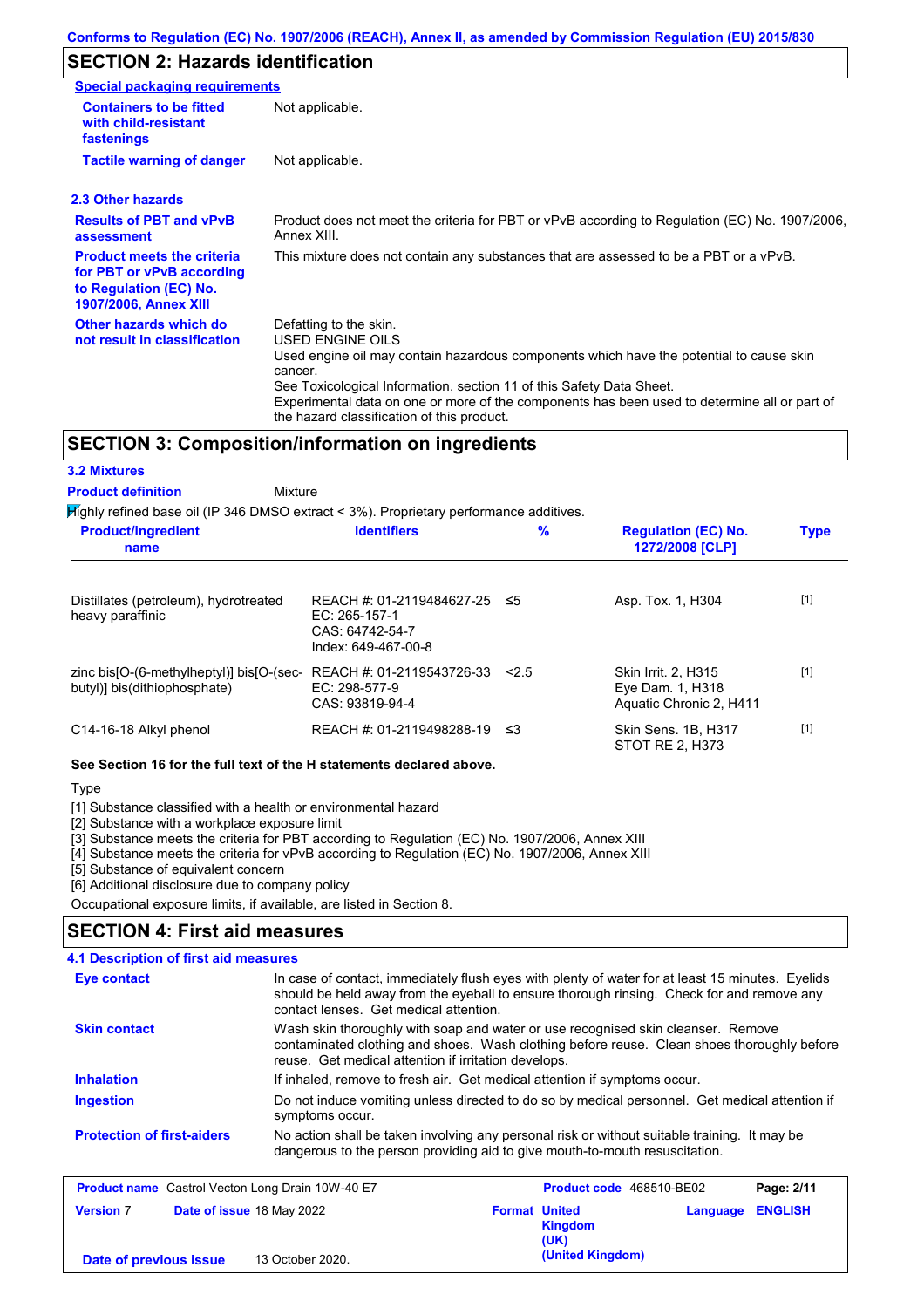# **SECTION 4: First aid measures**

### **4.2 Most important symptoms and effects, both acute and delayed**

See Section 11 for more detailed information on health effects and symptoms.

| <b>Potential acute health effects</b> |                                                                                                                                                           |
|---------------------------------------|-----------------------------------------------------------------------------------------------------------------------------------------------------------|
| <b>Inhalation</b>                     | Vapour inhalation under ambient conditions is not normally a problem due to low vapour<br>pressure.                                                       |
| <b>Ingestion</b>                      | No known significant effects or critical hazards.                                                                                                         |
| <b>Skin contact</b>                   | Defatting to the skin. May cause skin dryness and irritation. Not considered a skin sensitizer.<br>Based on data available for this or related materials. |
| Eye contact                           | Not classified as an eye irritant. Based on data available for this or related materials.                                                                 |
|                                       | Delayed and immediate effects as well as chronic effects from short and long-term exposure                                                                |
| <b>Inhalation</b>                     | Overexposure to the inhalation of airborne droplets or aerosols may cause irritation of the<br>respiratory tract.                                         |
| Ingestion                             | Ingestion of large quantities may cause nausea and diarrhoea.                                                                                             |
| <b>Skin contact</b>                   | Prolonged or repeated contact can defat the skin and lead to irritation and/or dermatitis.                                                                |
| Eye contact                           | Potential risk of transient stinging or redness if accidental eye contact occurs.                                                                         |

### **4.3 Indication of any immediate medical attention and special treatment needed**

**Notes to physician** Treatment should in general be symptomatic and directed to relieving any effects.

### **SECTION 5: Firefighting measures**

| 5.1 Extinguishing media                                   |                                                                                                                                                                                                                                                                                                                                                                   |
|-----------------------------------------------------------|-------------------------------------------------------------------------------------------------------------------------------------------------------------------------------------------------------------------------------------------------------------------------------------------------------------------------------------------------------------------|
| <b>Suitable extinguishing</b><br>media                    | In case of fire, use foam, dry chemical or carbon dioxide extinguisher or spray.                                                                                                                                                                                                                                                                                  |
| <b>Unsuitable extinguishing</b><br>media                  | Do not use water jet. The use of a water jet may cause the fire to spread by splashing the<br>burning product.                                                                                                                                                                                                                                                    |
| 5.2 Special hazards arising from the substance or mixture |                                                                                                                                                                                                                                                                                                                                                                   |
| <b>Hazards from the</b><br>substance or mixture           | In a fire or if heated, a pressure increase will occur and the container may burst.                                                                                                                                                                                                                                                                               |
| <b>Hazardous combustion</b><br>products                   | Combustion products may include the following:<br>carbon oxides $(CO, CO2)$ (carbon monoxide, carbon dioxide)                                                                                                                                                                                                                                                     |
| 5.3 Advice for firefighters                               |                                                                                                                                                                                                                                                                                                                                                                   |
| <b>Special precautions for</b><br>fire-fighters           | No action shall be taken involving any personal risk or without suitable training. Promptly<br>isolate the scene by removing all persons from the vicinity of the incident if there is a fire.                                                                                                                                                                    |
| <b>Special protective</b><br>equipment for fire-fighters  | Fire-fighters should wear appropriate protective equipment and self-contained breathing<br>apparatus (SCBA) with a full face-piece operated in positive pressure mode. Clothing for fire-<br>fighters (including helmets, protective boots and gloves) conforming to European standard EN<br>469 will provide a basic level of protection for chemical incidents. |

## **SECTION 6: Accidental release measures**

|                                         | 6.1 Personal precautions, protective equipment and emergency procedures                                                                                                                                                                                                                                                                                                              |
|-----------------------------------------|--------------------------------------------------------------------------------------------------------------------------------------------------------------------------------------------------------------------------------------------------------------------------------------------------------------------------------------------------------------------------------------|
| For non-emergency<br>personnel          | No action shall be taken involving any personal risk or without suitable training. Evacuate<br>surrounding areas. Keep unnecessary and unprotected personnel from entering. Do not touch<br>or walk through spilt material. Floors may be slippery; use care to avoid falling. Put on<br>appropriate personal protective equipment.                                                  |
| For emergency responders                | Entry into a confined space or poorly ventilated area contaminated with vapour, mist or fume is<br>extremely hazardous without the correct respiratory protective equipment and a safe system of<br>work. Wear self-contained breathing apparatus. Wear a suitable chemical protective suit.<br>Chemical resistant boots. See also the information in "For non-emergency personnel". |
| <b>6.2 Environmental</b><br>precautions | Avoid dispersal of spilt material and runoff and contact with soil, waterways, drains and sewers.<br>Inform the relevant authorities if the product has caused environmental pollution (sewers,<br>waterways, soil or air).                                                                                                                                                          |

### **6.3 Methods and material for containment and cleaning up**

| <b>Product name</b> Castrol Vecton Long Drain 10W-40 E7 |  | Product code 468510-BE02  |                      | Page: 3/11             |                         |  |
|---------------------------------------------------------|--|---------------------------|----------------------|------------------------|-------------------------|--|
| <b>Version 7</b>                                        |  | Date of issue 18 May 2022 | <b>Format United</b> | <b>Kingdom</b><br>(UK) | <b>Language ENGLISH</b> |  |
| Date of previous issue                                  |  | 13 October 2020.          |                      | (United Kingdom)       |                         |  |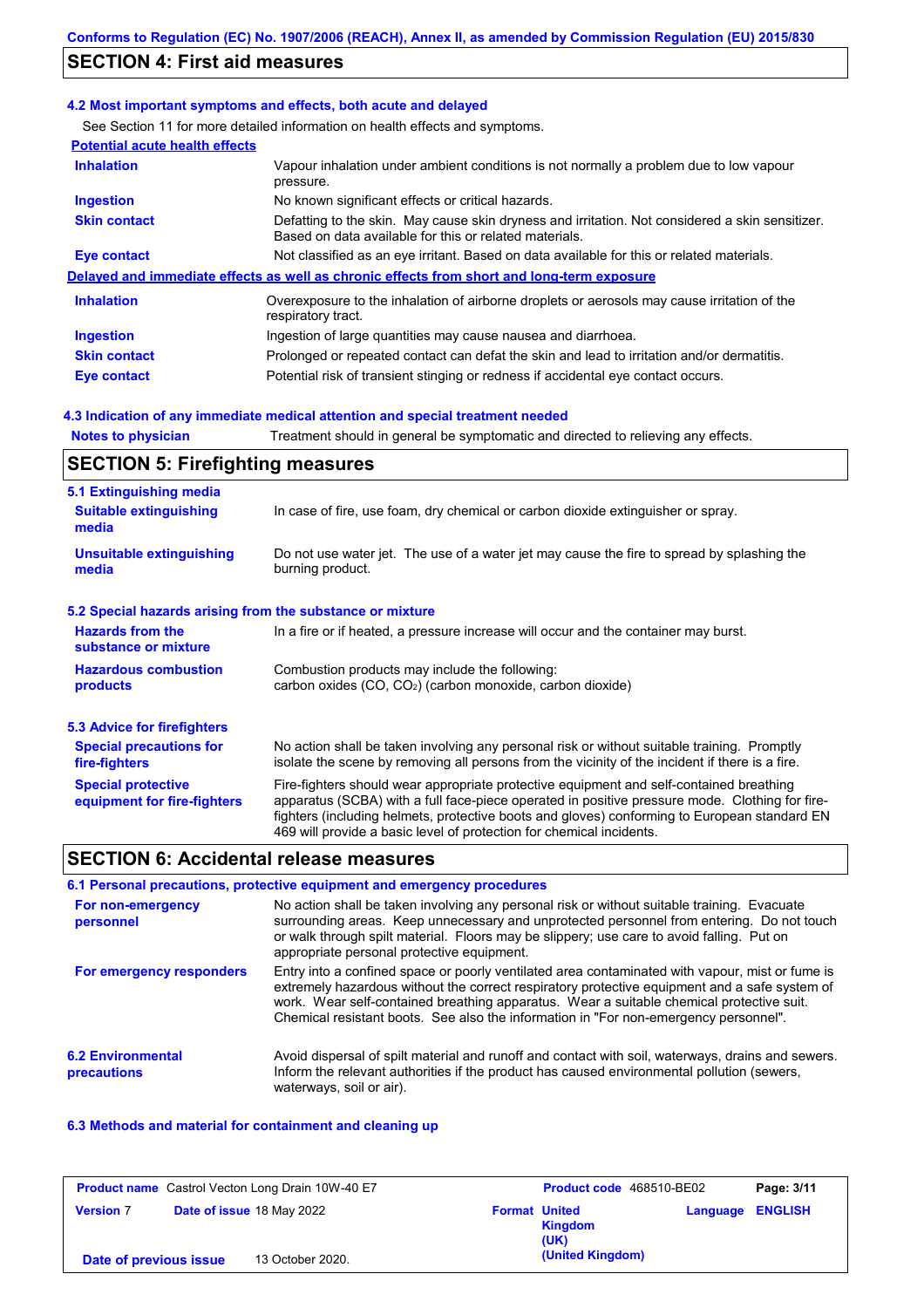## **SECTION 6: Accidental release measures**

| <b>Small spill</b>                        | Stop leak if without risk. Move containers from spill area. Absorb with an inert material and<br>place in an appropriate waste disposal container. Dispose of via a licensed waste disposal<br>contractor.                                                                                                                                                                                     |
|-------------------------------------------|------------------------------------------------------------------------------------------------------------------------------------------------------------------------------------------------------------------------------------------------------------------------------------------------------------------------------------------------------------------------------------------------|
| Large spill                               | Stop leak if without risk. Move containers from spill area. Prevent entry into sewers, water<br>courses, basements or confined areas. Contain and collect spillage with non-combustible,<br>absorbent material e.g. sand, earth, vermiculite or diatomaceous earth and place in container<br>for disposal according to local regulations. Dispose of via a licensed waste disposal contractor. |
| 6.4 Reference to other<br><b>sections</b> | See Section 1 for emergency contact information.<br>See Section 5 for firefighting measures.<br>See Section 8 for information on appropriate personal protective equipment.<br>See Section 12 for environmental precautions.<br>See Section 13 for additional waste treatment information.                                                                                                     |

# **SECTION 7: Handling and storage**

| 7.1 Precautions for safe handling                                                    |                                                                                                                                                                                                                                                                                                                                                                                                                                                                                          |
|--------------------------------------------------------------------------------------|------------------------------------------------------------------------------------------------------------------------------------------------------------------------------------------------------------------------------------------------------------------------------------------------------------------------------------------------------------------------------------------------------------------------------------------------------------------------------------------|
| <b>Protective measures</b>                                                           | Put on appropriate personal protective equipment.                                                                                                                                                                                                                                                                                                                                                                                                                                        |
| <b>Advice on general</b><br>occupational hygiene                                     | Eating, drinking and smoking should be prohibited in areas where this material is handled,<br>stored and processed. Wash thoroughly after handling. Remove contaminated clothing and<br>protective equipment before entering eating areas. See also Section 8 for additional<br>information on hygiene measures.                                                                                                                                                                         |
| <b>7.2 Conditions for safe</b><br>storage, including any<br><b>incompatibilities</b> | Store in accordance with local regulations. Store in a dry, cool and well-ventilated area, away<br>from incompatible materials (see Section 10). Keep away from heat and direct sunlight. Keep<br>container tightly closed and sealed until ready for use. Containers that have been opened must<br>be carefully resealed and kept upright to prevent leakage. Store and use only in equipment/<br>containers designed for use with this product. Do not store in unlabelled containers. |
| <b>Not suitable</b>                                                                  | Prolonged exposure to elevated temperature                                                                                                                                                                                                                                                                                                                                                                                                                                               |
| 7.3 Specific end use(s)                                                              |                                                                                                                                                                                                                                                                                                                                                                                                                                                                                          |
| <b>Recommendations</b>                                                               | See section 1.2 and Exposure scenarios in annex, if applicable.                                                                                                                                                                                                                                                                                                                                                                                                                          |
|                                                                                      | <b>SECTION 8: Exposure controls/personal protection</b>                                                                                                                                                                                                                                                                                                                                                                                                                                  |
| <b>8.1 Control parameters</b>                                                        |                                                                                                                                                                                                                                                                                                                                                                                                                                                                                          |
| <b>Occupational exposure limits</b>                                                  | No exposure limit value known.                                                                                                                                                                                                                                                                                                                                                                                                                                                           |
| <b>Product/ingredient name</b>                                                       | <b>Exposure limit values</b>                                                                                                                                                                                                                                                                                                                                                                                                                                                             |

No exposure limit value known.

Whilst specific OELs for certain components may be shown in this section, other components may be present in any mist, vapour or dust produced. Therefore, the specific OELs may not be applicable to the product as a whole and are provided for guidance only.

**Recommended monitoring procedures** If this product contains ingredients with exposure limits, personal, workplace atmosphere or biological monitoring may be required to determine the effectiveness of the ventilation or other control measures and/or the necessity to use respiratory protective equipment. Reference should be made to monitoring standards, such as the following: European Standard EN 689 (Workplace atmospheres - Guidance for the assessment of exposure by inhalation to chemical agents for comparison with limit values and measurement strategy) European Standard EN 14042 (Workplace atmospheres - Guide for the application and use of procedures for the assessment of exposure to chemical and biological agents) European Standard EN 482 (Workplace atmospheres - General requirements for the performance of procedures for the measurement of chemical agents) Reference to national guidance documents for methods for the determination of hazardous substances will also be required.

**Derived No Effect Level**

No DNELs/DMELs available.

#### **Predicted No Effect Concentration**

No PNECs available

#### **8.2 Exposure controls**

| <b>Product name</b> Castrol Vecton Long Drain 10W-40 E7 |  |                           |                      | Product code 468510-BE02 |                         | Page: 4/11 |
|---------------------------------------------------------|--|---------------------------|----------------------|--------------------------|-------------------------|------------|
| <b>Version 7</b>                                        |  | Date of issue 18 May 2022 | <b>Format United</b> | <b>Kingdom</b><br>(UK)   | <b>Language ENGLISH</b> |            |
| Date of previous issue                                  |  | 13 October 2020.          |                      | (United Kingdom)         |                         |            |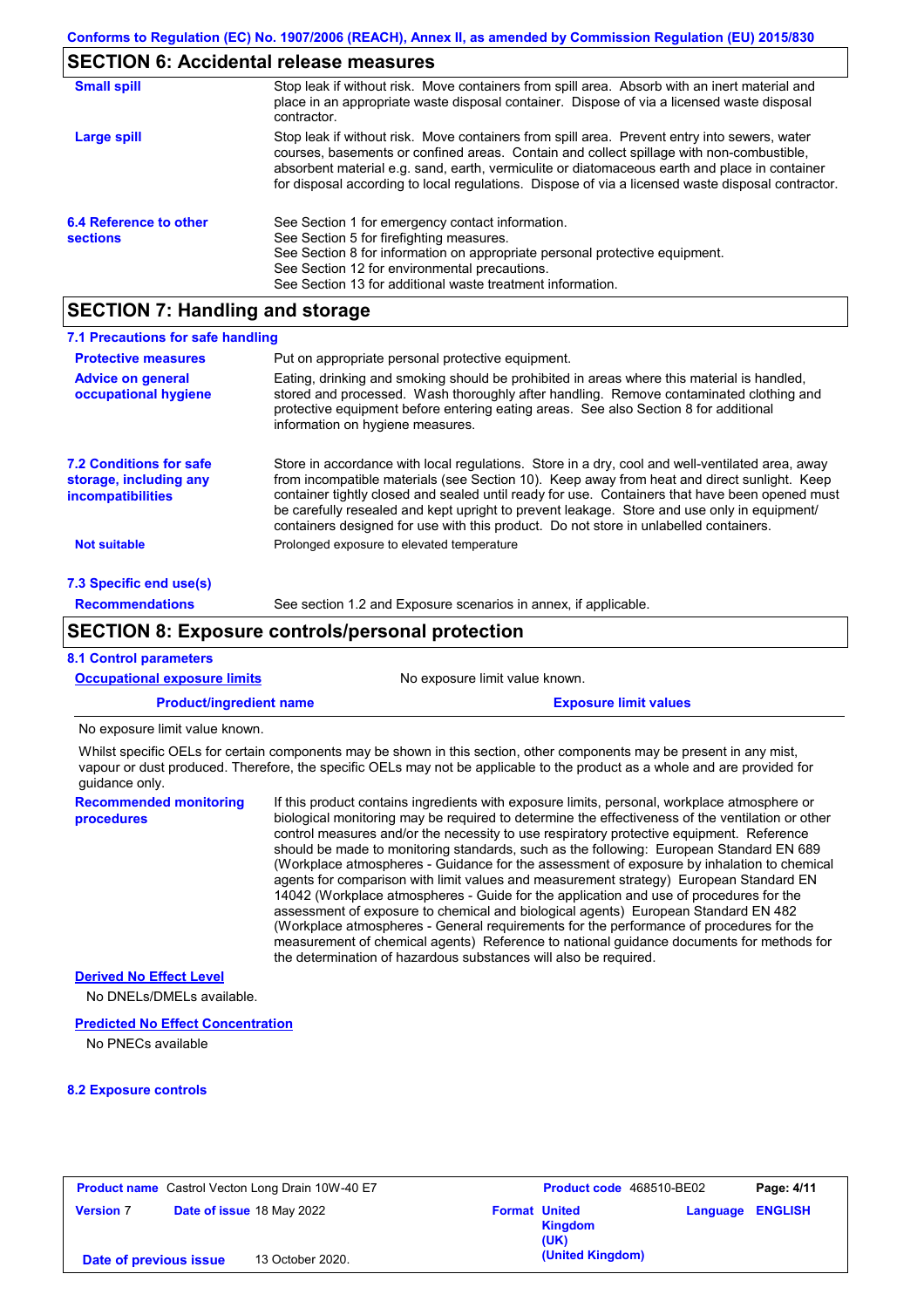# **SECTION 8: Exposure controls/personal protection**

| <b>Appropriate engineering</b><br>controls              | Provide exhaust ventilation or other engineering controls to keep the relevant airborne<br>concentrations below their respective occupational exposure limits.<br>All activities involving chemicals should be assessed for their risks to health, to ensure<br>exposures are adequately controlled. Personal protective equipment should only be considered<br>after other forms of control measures (e.g. engineering controls) have been suitably evaluated.<br>Personal protective equipment should conform to appropriate standards, be suitable for use, be<br>kept in good condition and properly maintained. |
|---------------------------------------------------------|----------------------------------------------------------------------------------------------------------------------------------------------------------------------------------------------------------------------------------------------------------------------------------------------------------------------------------------------------------------------------------------------------------------------------------------------------------------------------------------------------------------------------------------------------------------------------------------------------------------------|
|                                                         | Your supplier of personal protective equipment should be consulted for advice on selection and<br>appropriate standards. For further information contact your national organisation for standards.<br>The final choice of protective equipment will depend upon a risk assessment. It is important to<br>ensure that all items of personal protective equipment are compatible.                                                                                                                                                                                                                                      |
| <b>Individual protection measures</b>                   |                                                                                                                                                                                                                                                                                                                                                                                                                                                                                                                                                                                                                      |
| <b>Hygiene measures</b>                                 | Wash hands, forearms and face thoroughly after handling chemical products, before eating,<br>smoking and using the lavatory and at the end of the working period. Ensure that eyewash<br>stations and safety showers are close to the workstation location.                                                                                                                                                                                                                                                                                                                                                          |
| <b>Respiratory protection</b>                           | In case of insufficient ventilation, wear suitable respiratory equipment.<br>The correct choice of respiratory protection depends upon the chemicals being handled, the<br>conditions of work and use, and the condition of the respiratory equipment. Safety procedures<br>should be developed for each intended application. Respiratory protection equipment should<br>therefore be chosen in consultation with the supplier/manufacturer and with a full assessment<br>of the working conditions.                                                                                                                |
| <b>Eye/face protection</b>                              | Safety glasses with side shields.                                                                                                                                                                                                                                                                                                                                                                                                                                                                                                                                                                                    |
| <b>Skin protection</b>                                  |                                                                                                                                                                                                                                                                                                                                                                                                                                                                                                                                                                                                                      |
| <b>Hand protection</b>                                  | <b>General Information:</b>                                                                                                                                                                                                                                                                                                                                                                                                                                                                                                                                                                                          |
|                                                         | Because specific work environments and material handling practices vary, safety procedures<br>should be developed for each intended application. The correct choice of protective gloves<br>depends upon the chemicals being handled, and the conditions of work and use. Most gloves<br>provide protection for only a limited time before they must be discarded and replaced (even the<br>best chemically resistant gloves will break down after repeated chemical exposures).                                                                                                                                     |
|                                                         | Gloves should be chosen in consultation with the supplier / manufacturer and taking account of<br>a full assessment of the working conditions.                                                                                                                                                                                                                                                                                                                                                                                                                                                                       |
|                                                         | Recommended: Nitrile gloves.<br><b>Breakthrough time:</b>                                                                                                                                                                                                                                                                                                                                                                                                                                                                                                                                                            |
|                                                         | Breakthrough time data are generated by glove manufacturers under laboratory test conditions<br>and represent how long a glove can be expected to provide effective permeation resistance. It<br>is important when following breakthrough time recommendations that actual workplace<br>conditions are taken into account. Always consult with your glove supplier for up-to-date<br>technical information on breakthrough times for the recommended glove type.<br>Our recommendations on the selection of gloves are as follows:                                                                                   |
|                                                         | Continuous contact:                                                                                                                                                                                                                                                                                                                                                                                                                                                                                                                                                                                                  |
|                                                         | Gloves with a minimum breakthrough time of 240 minutes, or >480 minutes if suitable gloves<br>can be obtained.<br>If suitable gloves are not available to offer that level of protection, gloves with shorter<br>breakthrough times may be acceptable as long as appropriate glove maintenance and                                                                                                                                                                                                                                                                                                                   |
|                                                         | replacement regimes are determined and adhered to.<br>Short-term / splash protection:                                                                                                                                                                                                                                                                                                                                                                                                                                                                                                                                |
|                                                         | Recommended breakthrough times as above.<br>It is recognised that for short-term, transient exposures, gloves with shorter breakthrough times<br>may commonly be used. Therefore, appropriate maintenance and replacement regimes must<br>be determined and rigorously followed.                                                                                                                                                                                                                                                                                                                                     |
|                                                         | <b>Glove Thickness:</b>                                                                                                                                                                                                                                                                                                                                                                                                                                                                                                                                                                                              |
|                                                         | For general applications, we recommend gloves with a thickness typically greater than 0.35 mm.                                                                                                                                                                                                                                                                                                                                                                                                                                                                                                                       |
|                                                         | It should be emphasised that glove thickness is not necessarily a good predictor of glove<br>resistance to a specific chemical, as the permeation efficiency of the glove will be dependent<br>on the exact composition of the glove material. Therefore, glove selection should also be based<br>on consideration of the task requirements and knowledge of breakthrough times.<br>Glove thickness may also vary depending on the glove manufacturer, the glove type and the                                                                                                                                        |
|                                                         |                                                                                                                                                                                                                                                                                                                                                                                                                                                                                                                                                                                                                      |
| <b>Product name</b> Castrol Vecton Long Drain 10W-40 E7 | Product code 468510-BE02<br>Page: 5/11                                                                                                                                                                                                                                                                                                                                                                                                                                                                                                                                                                               |

|                        | <b>Product name</b> Castrol Vecton Long Drain 10W-40 E7 | <b>Product code</b> 468510-BE02         |                         | Page: 5/11 |
|------------------------|---------------------------------------------------------|-----------------------------------------|-------------------------|------------|
| <b>Version 7</b>       | Date of issue 18 May 2022                               | <b>Format United</b><br>Kingdom<br>(UK) | <b>Language ENGLISH</b> |            |
| Date of previous issue | 13 October 2020.                                        | (United Kingdom)                        |                         |            |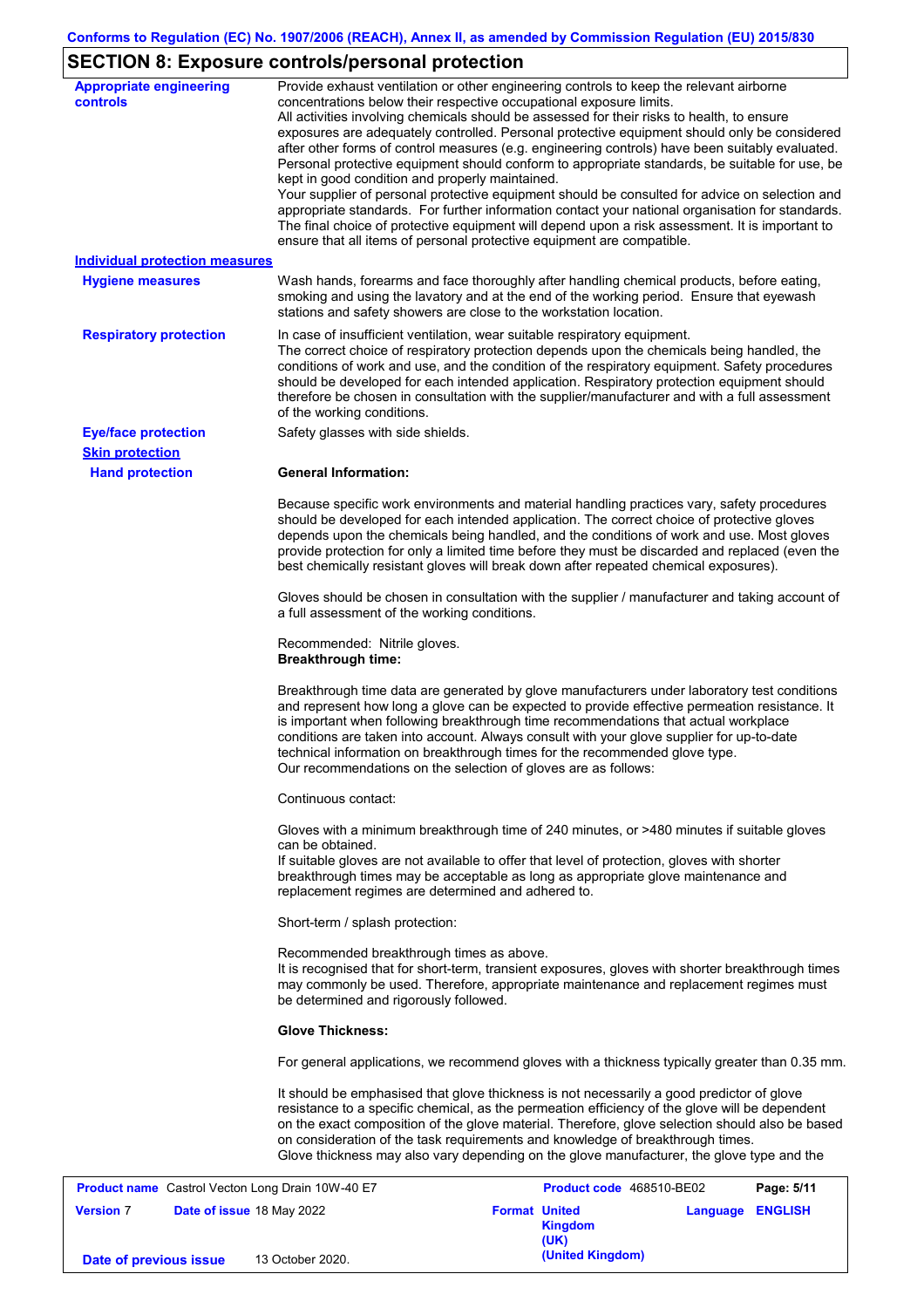# **SECTION 8: Exposure controls/personal protection**

|                                           | glove model. Therefore, the manufacturers' technical data should always be taken into account<br>to ensure selection of the most appropriate glove for the task.                                                                                                                                                                                                                                                                                                                                                                                                                                                                                                                      |
|-------------------------------------------|---------------------------------------------------------------------------------------------------------------------------------------------------------------------------------------------------------------------------------------------------------------------------------------------------------------------------------------------------------------------------------------------------------------------------------------------------------------------------------------------------------------------------------------------------------------------------------------------------------------------------------------------------------------------------------------|
|                                           | Note: Depending on the activity being conducted, gloves of varying thickness may be required<br>for specific tasks. For example:                                                                                                                                                                                                                                                                                                                                                                                                                                                                                                                                                      |
|                                           | • Thinner gloves (down to 0.1 mm or less) may be required where a high degree of manual<br>dexterity is needed. However, these gloves are only likely to give short duration protection and<br>would normally be just for single use applications, then disposed of.                                                                                                                                                                                                                                                                                                                                                                                                                  |
|                                           | • Thicker gloves (up to 3 mm or more) may be required where there is a mechanical (as well<br>as a chemical) risk i.e. where there is abrasion or puncture potential.                                                                                                                                                                                                                                                                                                                                                                                                                                                                                                                 |
| <b>Skin and body</b>                      | Use of protective clothing is good industrial practice.<br>Personal protective equipment for the body should be selected based on the task being<br>performed and the risks involved and should be approved by a specialist before handling this<br>product.<br>Cotton or polyester/cotton overalls will only provide protection against light superficial<br>contamination that will not soak through to the skin. Overalls should be laundered on a regular<br>basis. When the risk of skin exposure is high (e.g. when cleaning up spillages or if there is a<br>risk of splashing) then chemical resistant aprons and/or impervious chemical suits and boots<br>will be required. |
| <b>Refer to standards:</b>                | Respiratory protection: EN 529<br>Gloves: EN 420, EN 374<br>Eye protection: EN 166<br>Filtering half-mask: EN 149<br>Filtering half-mask with valve: EN 405<br>Half-mask: EN 140 plus filter<br>Full-face mask: EN 136 plus filter<br>Particulate filters: EN 143<br>Gas/combined filters: EN 14387                                                                                                                                                                                                                                                                                                                                                                                   |
| <b>Environmental exposure</b><br>controls | Emissions from ventilation or work process equipment should be checked to ensure they<br>comply with the requirements of environmental protection legislation. In some cases, fume<br>scrubbers, filters or engineering modifications to the process equipment will be necessary to<br>reduce emissions to acceptable levels.                                                                                                                                                                                                                                                                                                                                                         |

# **SECTION 9: Physical and chemical properties**

The conditions of measurement of all properties are at standard temperature and pressure unless otherwise indicated.

### **9.1 Information on basic physical and chemical properties**

| <b>Appearance</b>                               |                                     |
|-------------------------------------------------|-------------------------------------|
| <b>Physical state</b>                           | Liquid.                             |
| <b>Colour</b>                                   | Amber. [Light]                      |
| <b>Odour</b>                                    | Not available.                      |
| <b>Odour threshold</b>                          | Not available.                      |
| рH                                              | Mot applicable.                     |
| <b>Melting point/freezing point</b>             | Not available.                      |
| Initial boiling point and boiling               | Not available.                      |
| range                                           |                                     |
| <b>Pour point</b>                               | -42 °C                              |
| <b>Flash point</b>                              | Closed cup: $210^{\circ}$ C (410°F) |
| <b>Evaporation rate</b>                         | Not available.                      |
| <b>Flammability (solid, gas)</b>                | Not available.                      |
| Upper/lower flammability or<br>explosive limits | Not available.                      |
| <b>Vapour pressure</b>                          | Not available.                      |

| <b>Product name</b> Castrol Vecton Long Drain 10W-40 E7 |                           |                  | <b>Product code</b> 468510-BE02         | Page: 6/11              |  |
|---------------------------------------------------------|---------------------------|------------------|-----------------------------------------|-------------------------|--|
| <b>Version 7</b>                                        | Date of issue 18 May 2022 |                  | <b>Format United</b><br>Kingdom<br>(UK) | <b>Language ENGLISH</b> |  |
| Date of previous issue                                  |                           | 13 October 2020. | (United Kingdom)                        |                         |  |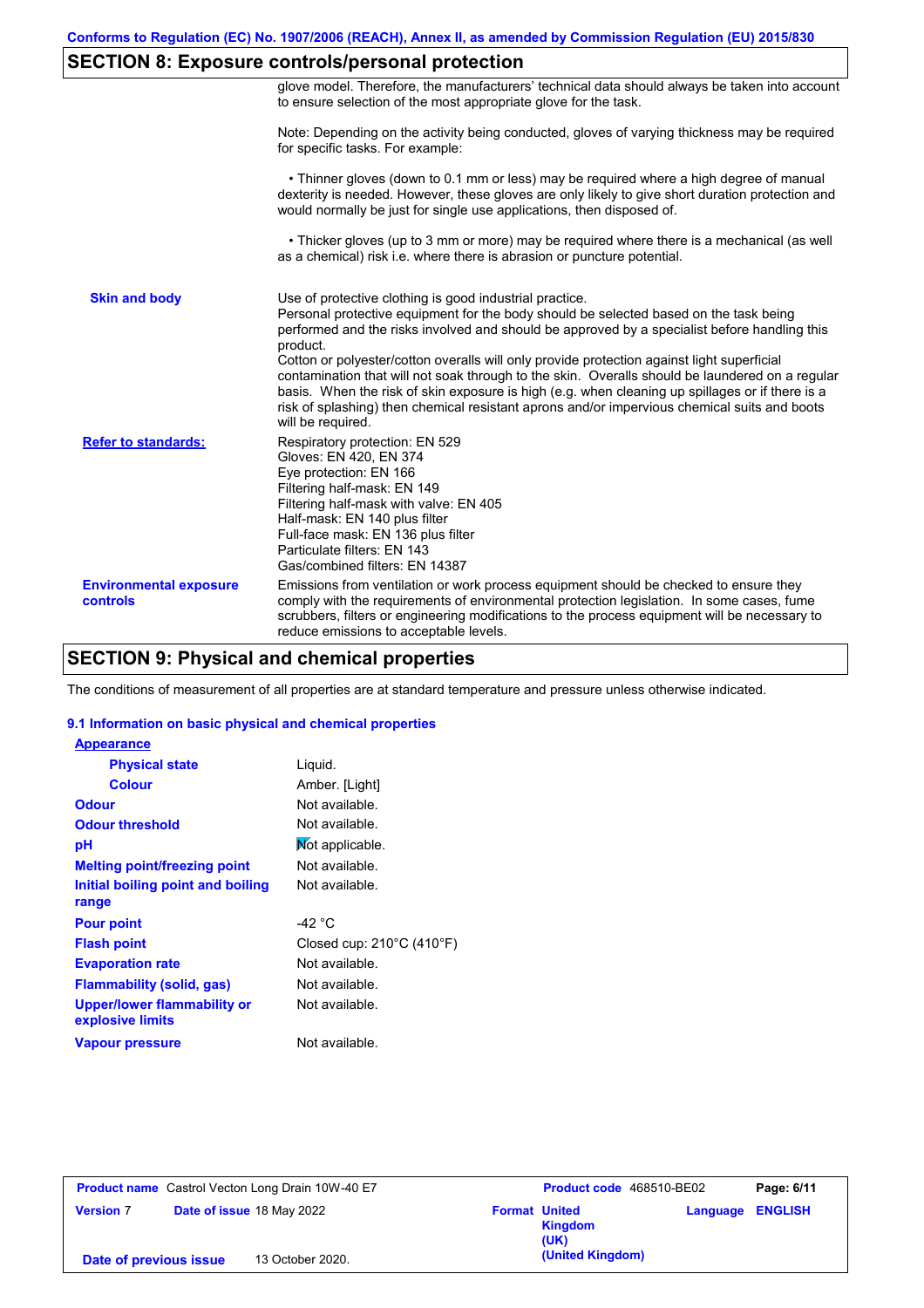# **SECTION 9: Physical and chemical properties**

|                                                   |                                                                                                                                            | Vapour Pressure at 20°C |         |                    | Vapour pressure at 50°C |     |               |
|---------------------------------------------------|--------------------------------------------------------------------------------------------------------------------------------------------|-------------------------|---------|--------------------|-------------------------|-----|---------------|
|                                                   | <b>Ingredient name</b>                                                                                                                     | mm Hg kPa               |         | <b>Method</b>      | mm<br>Hg                | kPa | <b>Method</b> |
|                                                   | Distillates (petroleum),<br>hydrotreated heavy<br>paraffinic                                                                               | < 0.08                  | < 0.011 | <b>ASTM D 5191</b> |                         |     |               |
|                                                   | Distillates (petroleum),<br>hydrotreated heavy<br>paraffinic                                                                               | < 0.08                  | < 0.011 | <b>ASTM D 5191</b> |                         |     |               |
| <b>Vapour density</b>                             | Not available.                                                                                                                             |                         |         |                    |                         |     |               |
| <b>Relative density</b>                           | Not available.                                                                                                                             |                         |         |                    |                         |     |               |
| <b>Density</b>                                    | <1000 kg/m <sup>3</sup> (<1 g/cm <sup>3</sup> ) at 15 <sup>°</sup> C                                                                       |                         |         |                    |                         |     |               |
| <b>Solubility(ies)</b>                            | insoluble in water.                                                                                                                        |                         |         |                    |                         |     |               |
| <b>Partition coefficient: n-octanol/</b><br>water | Mot applicable.                                                                                                                            |                         |         |                    |                         |     |               |
| <b>Auto-ignition temperature</b>                  | Not available.                                                                                                                             |                         |         |                    |                         |     |               |
| <b>Decomposition temperature</b>                  | Not available.                                                                                                                             |                         |         |                    |                         |     |               |
| <b>Viscosity</b>                                  | Kinematic: 86.3 mm <sup>2</sup> /s (86.3 cSt) at 40 $^{\circ}$ C<br>Kinematic: 12.5 to 16.3 mm <sup>2</sup> /s (12.5 to 16.3 cSt) at 100°C |                         |         |                    |                         |     |               |
| <b>Explosive properties</b>                       | Not available.                                                                                                                             |                         |         |                    |                         |     |               |
| <b>Oxidising properties</b>                       | Not available.                                                                                                                             |                         |         |                    |                         |     |               |
| <b>Particle characteristics</b>                   |                                                                                                                                            |                         |         |                    |                         |     |               |
| <b>Median particle size</b>                       | Not applicable.                                                                                                                            |                         |         |                    |                         |     |               |
| 9.2 Other information                             |                                                                                                                                            |                         |         |                    |                         |     |               |
| No additional information.                        |                                                                                                                                            |                         |         |                    |                         |     |               |

# **SECTION 10: Stability and reactivity**

| <b>10.1 Reactivity</b>                            | No specific test data available for this product. Refer to Conditions to avoid and Incompatible<br>materials for additional information.                                |
|---------------------------------------------------|-------------------------------------------------------------------------------------------------------------------------------------------------------------------------|
| <b>10.2 Chemical stability</b>                    | The product is stable.                                                                                                                                                  |
| <b>10.3 Possibility of</b><br>hazardous reactions | Under normal conditions of storage and use, hazardous reactions will not occur.<br>Under normal conditions of storage and use, hazardous polymerisation will not occur. |
| <b>10.4 Conditions to avoid</b>                   | Avoid all possible sources of ignition (spark or flame).                                                                                                                |
| <b>10.5 Incompatible materials</b>                | Reactive or incompatible with the following materials: oxidising materials.                                                                                             |
| <b>10.6 Hazardous</b><br>decomposition products   | Under normal conditions of storage and use, hazardous decomposition products should not be<br>produced.                                                                 |

# **SECTION 11: Toxicological information**

# **11.1 Information on toxicological effects**

|  | <b>Acute toxicity estimates</b> |  |
|--|---------------------------------|--|
|  |                                 |  |

| <b>Product/ingredient name</b>                                                                                                                                       | Oral (mg/<br>kg) | <b>Dermal</b><br>(mg/kg) | <b>Inhalation</b><br>(gases)<br>(ppm) | <b>Inhalation</b><br>(vapours)<br>(mg/l) | <b>Inhalation</b><br>(dusts)<br>and mists)<br>(mg/l) |
|----------------------------------------------------------------------------------------------------------------------------------------------------------------------|------------------|--------------------------|---------------------------------------|------------------------------------------|------------------------------------------------------|
| Phosphorodithioic acid, mixed O,O-bis(sec-Bu and<br>isooctyl) esters, zinc salts                                                                                     | 2500             | N/A                      | N/A                                   | N/A                                      | N/A                                                  |
| Long chain alkyl phenol                                                                                                                                              | 2500             | N/A                      | N/A                                   | N/A                                      | N/A                                                  |
| Routes of entry anticipated: Dermal, Inhalation.<br><b>Information on likely</b><br>routes of exposure<br><b>Potential acute health effects</b><br><b>Inhalation</b> |                  |                          |                                       |                                          |                                                      |
| Vapour inhalation under ambient conditions is not normally a problem due to low vapour<br>pressure.                                                                  |                  |                          |                                       |                                          |                                                      |
| Castrol Vecton Long Drain 10W-40 E7<br><b>Product name</b>                                                                                                           |                  |                          | Product code 468510-BE02              |                                          | Page: 7/11                                           |
| <b>Version 7</b><br><b>Date of issue 18 May 2022</b>                                                                                                                 |                  | <b>Format United</b>     | <b>Kingdom</b><br>(UK)                |                                          | <b>ENGLISH</b><br>Language                           |
| 13 October 2020.<br>Date of previous issue                                                                                                                           |                  |                          | (United Kingdom)                      |                                          |                                                      |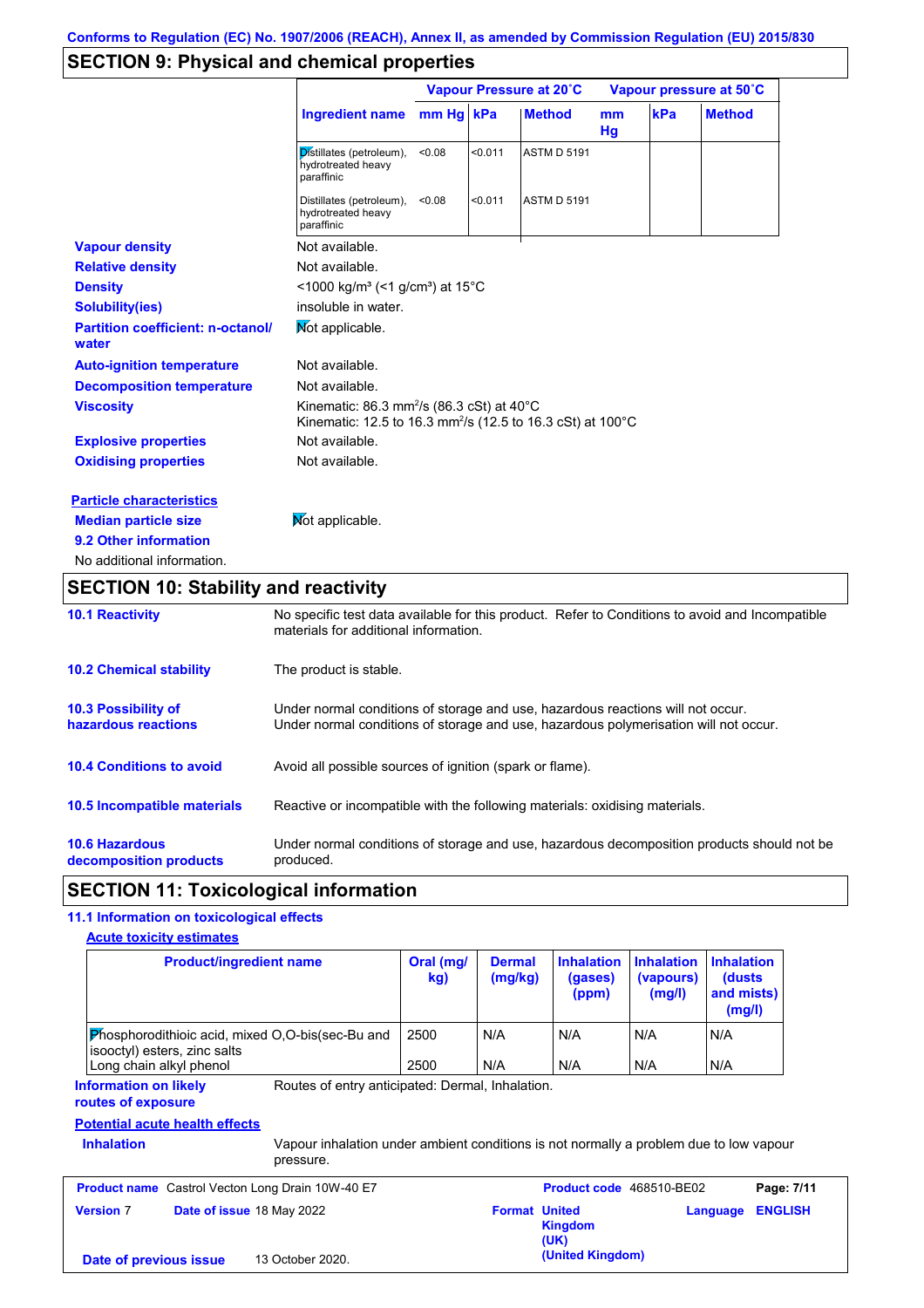# **SECTION 11: Toxicological information**

| <b>Ingestion</b>                        | No known significant effects or critical hazards.                                                                                                                                                                                                                                                                                                                                                               |
|-----------------------------------------|-----------------------------------------------------------------------------------------------------------------------------------------------------------------------------------------------------------------------------------------------------------------------------------------------------------------------------------------------------------------------------------------------------------------|
| <b>Skin contact</b>                     | Defatting to the skin. May cause skin dryness and irritation. Not considered a skin sensitizer.<br>Based on data available for this or related materials.                                                                                                                                                                                                                                                       |
| <b>Eye contact</b>                      | Not classified as an eye irritant. Based on data available for this or related materials.                                                                                                                                                                                                                                                                                                                       |
|                                         | Symptoms related to the physical, chemical and toxicological characteristics                                                                                                                                                                                                                                                                                                                                    |
| <b>Inhalation</b>                       | No specific data.                                                                                                                                                                                                                                                                                                                                                                                               |
| <b>Ingestion</b>                        | No specific data.                                                                                                                                                                                                                                                                                                                                                                                               |
| <b>Skin contact</b>                     | Adverse symptoms may include the following:<br>irritation<br>dryness<br>cracking                                                                                                                                                                                                                                                                                                                                |
| <b>Eye contact</b>                      | No specific data.                                                                                                                                                                                                                                                                                                                                                                                               |
|                                         | Delayed and immediate effects as well as chronic effects from short and long-term exposure                                                                                                                                                                                                                                                                                                                      |
| <b>Inhalation</b>                       | Overexposure to the inhalation of airborne droplets or aerosols may cause irritation of the<br>respiratory tract.                                                                                                                                                                                                                                                                                               |
| <b>Ingestion</b>                        | Ingestion of large quantities may cause nausea and diarrhoea.                                                                                                                                                                                                                                                                                                                                                   |
| <b>Skin contact</b>                     | Prolonged or repeated contact can defat the skin and lead to irritation and/or dermatitis.                                                                                                                                                                                                                                                                                                                      |
| <b>Eye contact</b>                      | Potential risk of transient stinging or redness if accidental eye contact occurs.                                                                                                                                                                                                                                                                                                                               |
| <b>Potential chronic health effects</b> |                                                                                                                                                                                                                                                                                                                                                                                                                 |
| <b>General</b>                          | <b>USED ENGINE OILS</b><br>Combustion products resulting from the operation of internal combustion engines contaminate<br>engine oils during use. Used engine oil may contain hazardous components which have the<br>potential to cause skin cancer. Frequent or prolonged contact with all types and makes of used<br>engine oil must therefore be avoided and a high standard of personal hygiene maintained. |
| <b>Carcinogenicity</b>                  | No known significant effects or critical hazards.                                                                                                                                                                                                                                                                                                                                                               |
| <b>Mutagenicity</b>                     | No known significant effects or critical hazards.                                                                                                                                                                                                                                                                                                                                                               |
| <b>Developmental effects</b>            | No known significant effects or critical hazards.                                                                                                                                                                                                                                                                                                                                                               |
| <b>Fertility effects</b>                | No known significant effects or critical hazards.                                                                                                                                                                                                                                                                                                                                                               |

# **SECTION 12: Ecological information**

#### **12.1 Toxicity**

**Environmental hazards** Not classified as dangerous

### **12.2 Persistence and degradability**

Partially biodegradable.

#### **12.3 Bioaccumulative potential**

This product is not expected to bioaccumulate through food chains in the environment.

| <b>12.4 Mobility in soil</b>                                  |                                                                      |
|---------------------------------------------------------------|----------------------------------------------------------------------|
| <b>Soil/water partition</b><br>coefficient (K <sub>oc</sub> ) | Not available.                                                       |
| <b>Mobility</b>                                               | Spillages may penetrate the soil causing ground water contamination. |

### **12.5 Results of PBT and vPvB assessment**

Product does not meet the criteria for PBT or vPvB according to Regulation (EC) No. 1907/2006, Annex XIII.

| 12.6 Other adverse effects          |                                                                                                                           |
|-------------------------------------|---------------------------------------------------------------------------------------------------------------------------|
| <b>Other ecological information</b> | Spills may form a film on water surfaces causing physical damage to organisms. Oxygen<br>transfer could also be impaired. |

| <b>Product name</b> Castrol Vecton Long Drain 10W-40 E7 |  | <b>Product code</b> 468510-BE02 |                      | Page: 8/11             |          |                |
|---------------------------------------------------------|--|---------------------------------|----------------------|------------------------|----------|----------------|
| <b>Version 7</b>                                        |  | Date of issue 18 May 2022       | <b>Format United</b> | <b>Kingdom</b><br>(UK) | Language | <b>ENGLISH</b> |
| Date of previous issue                                  |  | 13 October 2020.                |                      | (United Kingdom)       |          |                |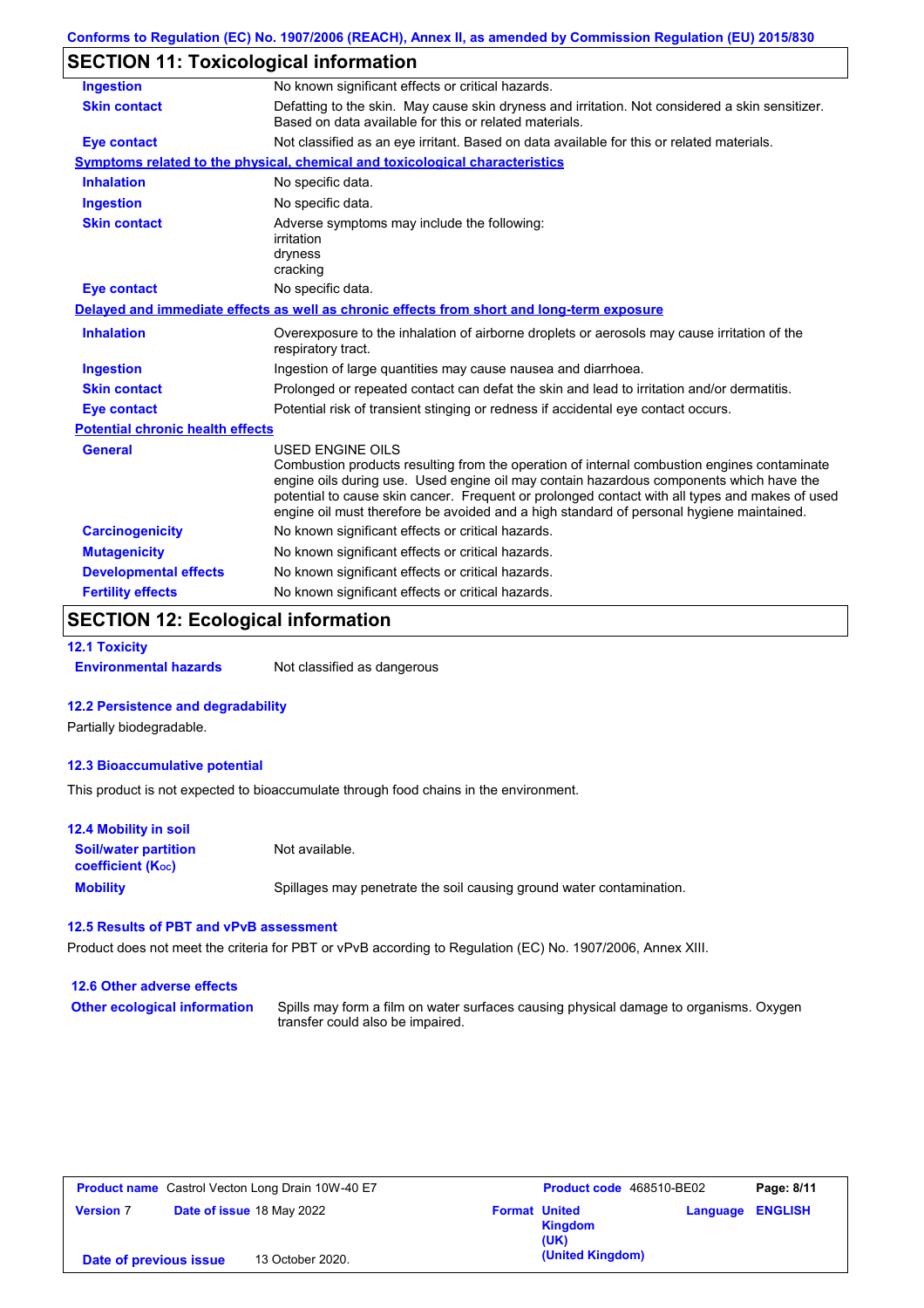### **SECTION 13: Disposal considerations**

### **13.1 Waste treatment methods**

### **Product**

**Methods of disposal**

Where possible, arrange for product to be recycled. Dispose of via an authorised person/ licensed waste disposal contractor in accordance with local regulations.

**Hazardous waste** Yes.

**European waste catalogue (EWC)**

| <b>Waste code</b> | <b>Waste designation</b>                 |
|-------------------|------------------------------------------|
| 13 02 08*         | lother engine, gear and lubricating oils |

However, deviation from the intended use and/or the presence of any potential contaminants may require an alternative waste disposal code to be assigned by the end user.

### **Packaging**

**Methods of disposal Special precautions** Where possible, arrange for product to be recycled. Dispose of via an authorised person/ licensed waste disposal contractor in accordance with local regulations.

This material and its container must be disposed of in a safe way. Care should be taken when handling emptied containers that have not been cleaned or rinsed out. Empty containers or liners may retain some product residues. Empty containers represent a fire hazard as they may contain flammable product residues and vapour. Never weld, solder or braze empty containers. Avoid dispersal of spilt material and runoff and contact with soil, waterways, drains and sewers. **References** Commission 2014/955/EU Directive 2008/98/EC

# **SECTION 14: Transport information**

|                                           | <b>ADR/RID</b> | <b>ADN</b>     | <b>IMDG</b>    | <b>IATA</b>    |  |  |
|-------------------------------------------|----------------|----------------|----------------|----------------|--|--|
| 14.1 UN number                            | Not regulated. | Not regulated. | Not regulated. | Not regulated. |  |  |
| 14.2 UN proper<br>shipping name           |                |                |                |                |  |  |
| <b>14.3 Transport</b><br>hazard class(es) |                |                |                |                |  |  |
| <b>14.4 Packing</b><br>group              |                |                |                |                |  |  |
| 14.5<br><b>Environmental</b><br>hazards   | No.            | No.            | No.            | No.            |  |  |
| <b>Additional</b><br>information          |                |                |                |                |  |  |

**14.6 Special precautions for user** Not available.

| <b>14.7 Transport in bulk</b> | Not available. |
|-------------------------------|----------------|
| according to <b>IMO</b>       |                |
| <b>instruments</b>            |                |

### **SECTION 15: Regulatory information**

**15.1 Safety, health and environmental regulations/legislation specific for the substance or mixture EU Regulation (EC) No. 1907/2006 (REACH)**

**Annex XIV - List of substances subject to authorisation**

**Annex XIV**

None of the components are listed.

**Substances of very high concern**

None of the components are listed.

**EU Regulation (EC) No. 1907/2006 (REACH)**

| <b>Product name</b> Castrol Vecton Long Drain 10W-40 E7 |  | <b>Product code</b> 468510-BE02 |                      | Page: 9/11             |                         |  |
|---------------------------------------------------------|--|---------------------------------|----------------------|------------------------|-------------------------|--|
| <b>Version 7</b>                                        |  | Date of issue 18 May 2022       | <b>Format United</b> | <b>Kingdom</b><br>(UK) | <b>Language ENGLISH</b> |  |
| Date of previous issue                                  |  | 13 October 2020.                |                      | (United Kingdom)       |                         |  |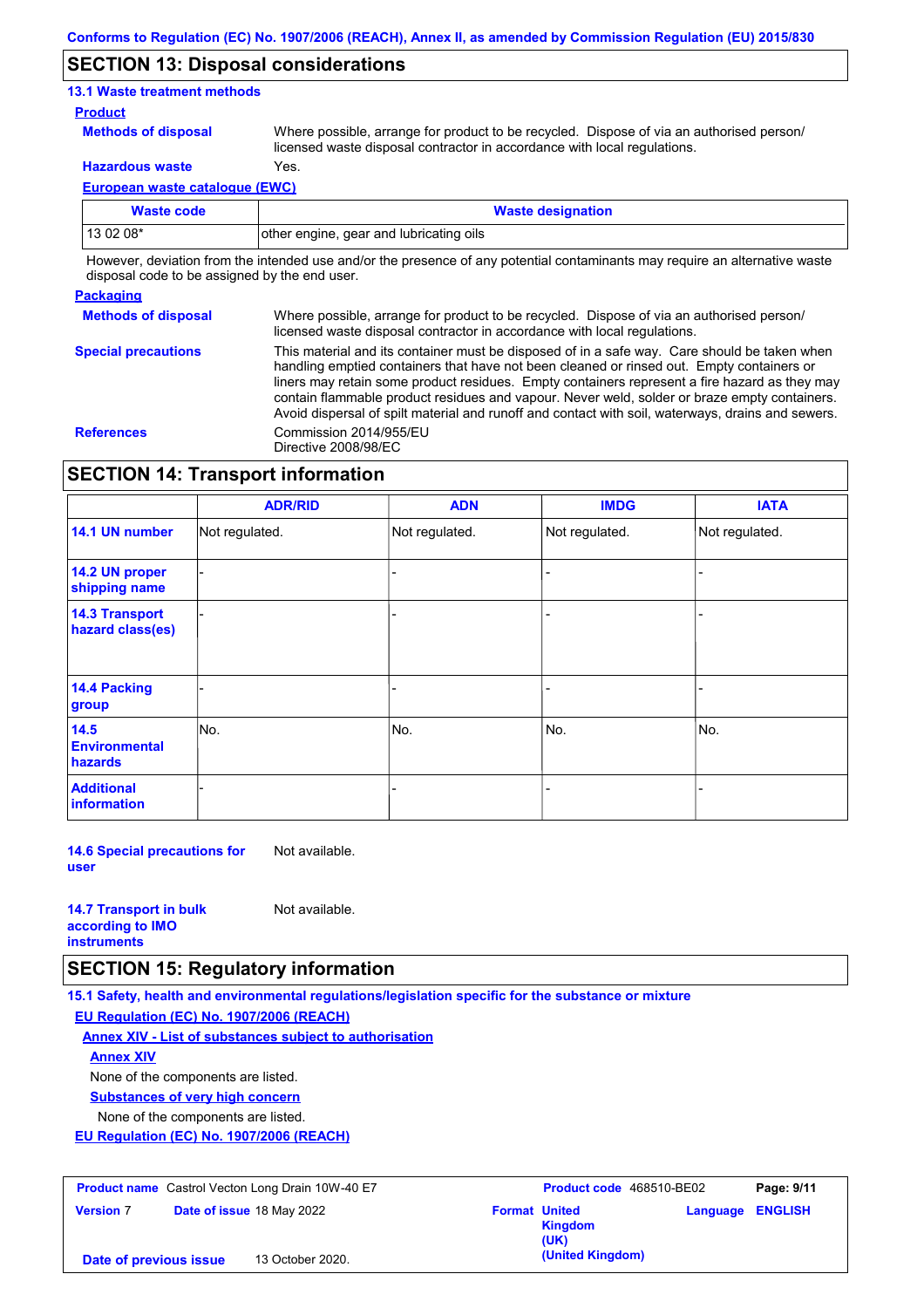# **Conforms to Regulation (EC) No. 1907/2006 (REACH), Annex II, as amended by Commission Regulation (EU) 2015/830**

# **SECTION 15: Regulatory information**

| <b>Annex XVII - Restrictions</b><br>on the manufacture.<br>placing on the market<br>and use of certain<br>dangerous substances,<br>mixtures and articles | Not applicable.                                                                                                                |
|----------------------------------------------------------------------------------------------------------------------------------------------------------|--------------------------------------------------------------------------------------------------------------------------------|
| <b>Other regulations</b>                                                                                                                                 |                                                                                                                                |
| <b>REACH Status</b>                                                                                                                                      | The company, as identified in Section 1, sells this product in the EU in compliance with the<br>current requirements of REACH. |
| <b>United States inventory</b><br>(TSCA 8b)                                                                                                              | At least one component is not listed.                                                                                          |
| <b>Australia inventory (AIIC)</b>                                                                                                                        | At least one component is not listed.                                                                                          |
| <b>Canada inventory</b>                                                                                                                                  | At least one component is not listed.                                                                                          |
| <b>China inventory (IECSC)</b>                                                                                                                           | At least one component is not listed.                                                                                          |
| <b>Japan inventory (CSCL)</b>                                                                                                                            | At least one component is not listed.                                                                                          |
| <b>Korea inventory (KECI)</b>                                                                                                                            | All components are listed or exempted.                                                                                         |
| <b>Philippines inventory</b><br>(PICCS)                                                                                                                  | At least one component is not listed.                                                                                          |
| <b>Taiwan Chemical</b><br><b>Substances Inventory</b><br>(TCSI)                                                                                          | All components are listed or exempted.                                                                                         |
| Ozone depleting substances (1005/2009/EU)                                                                                                                |                                                                                                                                |
| Not listed.                                                                                                                                              |                                                                                                                                |
| Prior Informed Consent (PIC) (649/2012/EU)<br>Not listed.                                                                                                |                                                                                                                                |
| <b>Persistent Organic Pollutants</b><br>Not listed.                                                                                                      |                                                                                                                                |
| <b>EU - Water framework directive - Priority substances</b>                                                                                              |                                                                                                                                |
| None of the components are listed.                                                                                                                       |                                                                                                                                |
| <b>Seveso Directive</b>                                                                                                                                  |                                                                                                                                |
| This product is not controlled under the Seveso Directive.                                                                                               |                                                                                                                                |
| <b>15.2 Chemical safety</b>                                                                                                                              | A Chemical Safety Assessment has been carried out for one or more of the substances within                                     |

A Chemical Safety Assessment has been carried out for one or more of the substances within this mixture. A Chemical Safety Assessment has not been carried out for the mixture itself.

### **SECTION 16: Other information**

**assessment**

| <b>Abbreviations and acronyms</b>                       | ADN = European Provisions concerning the International Carriage of Dangerous Goods by<br>Inland Waterway<br>ADR = The European Agreement concerning the International Carriage of Dangerous Goods by<br>Road |                                                                               |                                        |          |                |  |  |  |
|---------------------------------------------------------|--------------------------------------------------------------------------------------------------------------------------------------------------------------------------------------------------------------|-------------------------------------------------------------------------------|----------------------------------------|----------|----------------|--|--|--|
|                                                         |                                                                                                                                                                                                              |                                                                               |                                        |          |                |  |  |  |
|                                                         | $ATE =$ Acute Toxicity Estimate                                                                                                                                                                              |                                                                               |                                        |          |                |  |  |  |
|                                                         | <b>BCF</b> = Bioconcentration Factor                                                                                                                                                                         |                                                                               |                                        |          |                |  |  |  |
|                                                         | CAS = Chemical Abstracts Service                                                                                                                                                                             |                                                                               |                                        |          |                |  |  |  |
|                                                         | CLP = Classification, Labelling and Packaging Regulation [Regulation (EC) No. 1272/2008]                                                                                                                     |                                                                               |                                        |          |                |  |  |  |
|                                                         | CSA = Chemical Safety Assessment                                                                                                                                                                             |                                                                               |                                        |          |                |  |  |  |
|                                                         | CSR = Chemical Safety Report                                                                                                                                                                                 |                                                                               |                                        |          |                |  |  |  |
|                                                         | <b>DMEL = Derived Minimal Effect Level</b>                                                                                                                                                                   |                                                                               |                                        |          |                |  |  |  |
|                                                         | DNEL = Derived No Effect Level                                                                                                                                                                               |                                                                               |                                        |          |                |  |  |  |
|                                                         | ES = Exposure Scenario                                                                                                                                                                                       | EINECS = European Inventory of Existing Commercial chemical Substances        |                                        |          |                |  |  |  |
|                                                         | EUH statement = CLP-specific Hazard statement                                                                                                                                                                |                                                                               |                                        |          |                |  |  |  |
|                                                         | EWC = European Waste Catalogue                                                                                                                                                                               |                                                                               |                                        |          |                |  |  |  |
|                                                         |                                                                                                                                                                                                              | GHS = Globally Harmonized System of Classification and Labelling of Chemicals |                                        |          |                |  |  |  |
|                                                         | IATA = International Air Transport Association                                                                                                                                                               |                                                                               |                                        |          |                |  |  |  |
|                                                         | IBC = Intermediate Bulk Container                                                                                                                                                                            |                                                                               |                                        |          |                |  |  |  |
|                                                         | IMDG = International Maritime Dangerous Goods                                                                                                                                                                |                                                                               |                                        |          |                |  |  |  |
|                                                         | LogPow = logarithm of the octanol/water partition coefficient                                                                                                                                                |                                                                               |                                        |          |                |  |  |  |
|                                                         | MARPOL = International Convention for the Prevention of Pollution From Ships, 1973 as                                                                                                                        |                                                                               |                                        |          |                |  |  |  |
|                                                         |                                                                                                                                                                                                              | modified by the Protocol of 1978. ("Marpol" = marine pollution)               |                                        |          |                |  |  |  |
|                                                         | OECD = Organisation for Economic Co-operation and Development                                                                                                                                                |                                                                               |                                        |          |                |  |  |  |
| <b>Product name</b> Castrol Vecton Long Drain 10W-40 E7 |                                                                                                                                                                                                              |                                                                               | Product code 468510-BE02               |          | Page: 10/11    |  |  |  |
| <b>Version 7</b>                                        | Date of issue 18 May 2022                                                                                                                                                                                    |                                                                               | <b>Format United</b><br><b>Kingdom</b> | Language | <b>ENGLISH</b> |  |  |  |
| Date of previous issue                                  | 13 October 2020.                                                                                                                                                                                             |                                                                               | (UK)<br>(United Kingdom)               |          |                |  |  |  |